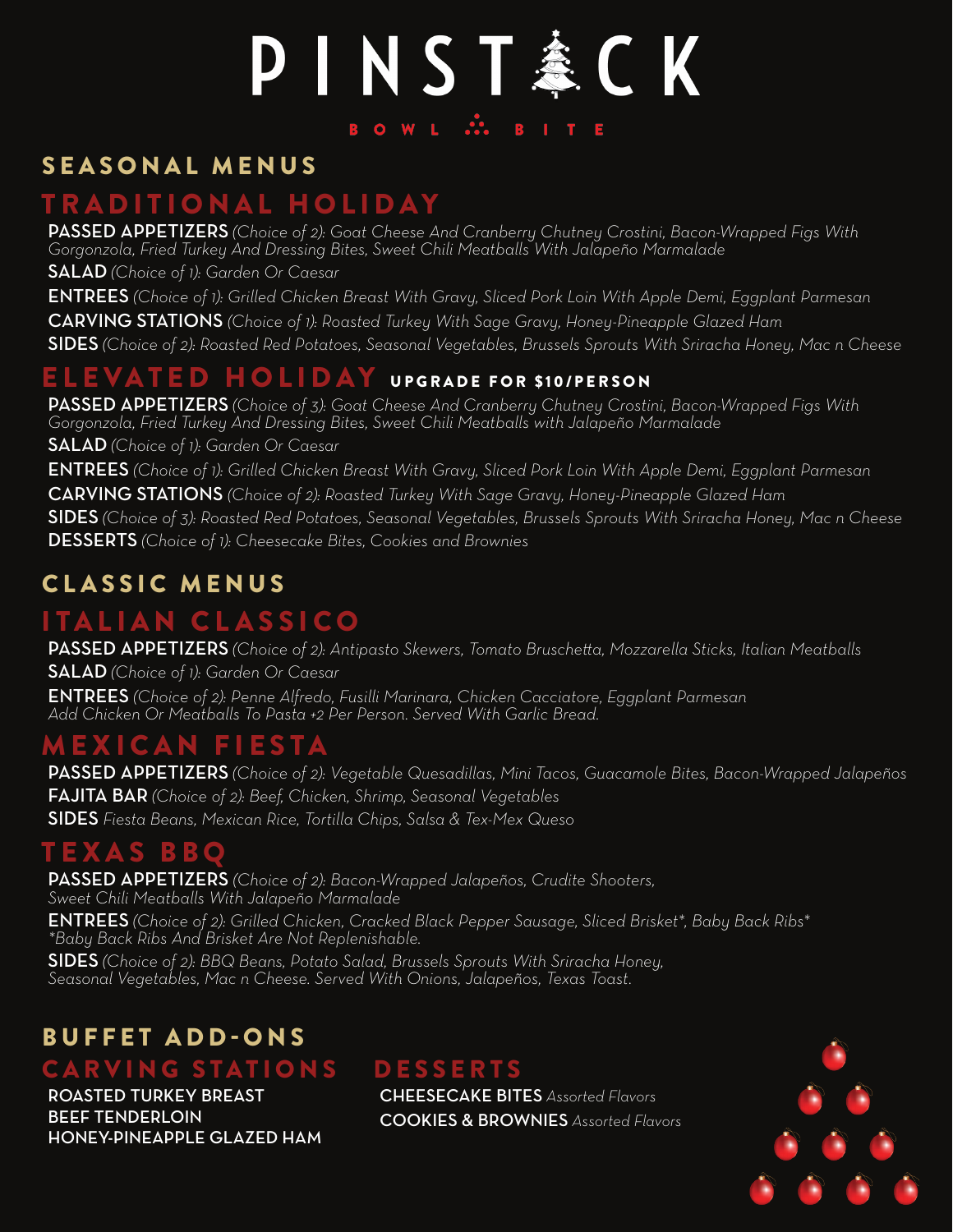

PRIVATE ROOM HOLIDAY PACKAGES

PINST&CK **BOWL** N. BITE

### GROUP EVENTS + PRIVATE ROOM

|                                                                              | <b>PLATINUM</b>                       | <b>GOLD</b>        | <b>SILVER</b>      | <b>BRONZE</b> | <b>PATIO PARTY</b>                               |
|------------------------------------------------------------------------------|---------------------------------------|--------------------|--------------------|---------------|--------------------------------------------------|
| <b>PRICE</b><br><b>PEAK</b><br><b>PER</b><br><b>NON-PEAK</b><br><b>GUEST</b> | \$74.99<br>\$54.99                    | \$71.99<br>\$51.99 | \$65.99<br>\$45.99 | X.<br>\$39.99 | X<br>534.99                                      |
| <b>2 HOURS</b><br><b>PRIVATE ROOM</b>                                        | $\checkmark$                          | $\checkmark$       |                    |               | <b>Reserved Space</b><br>*Private for 40+ Guests |
| <b>90 MINUTES</b><br><b>BOWL + SHOES</b>                                     |                                       |                    |                    |               | X                                                |
| <b>UNLIMITED</b><br><b>VIDEO GAMES &amp;</b><br><b>ATTRACTIONS**</b>         | All Day                               | 2 Hours            | 1 Hour             |               | X                                                |
| <b>PLAYER CARD</b><br>(Points Per Guest)                                     | 75 Points                             | 50 Points          | 25 Points          |               |                                                  |
| <b>FOOD</b>                                                                  | <b>Choice of Holiday Banquet Menu</b> |                    |                    | X             | <b>4 Platters</b>                                |
| <b>BEVERAGE</b>                                                              | Bottled Sodas, Water, Lemonade & Tea  |                    |                    | X             | 1 Beer, Wine or Soda<br><b>Ticket</b>            |

#### AVAILABLE UPGRADES **(per guest)**

| <b>VIP SUITE OR PATIO UPGRADE</b>                          | \$9.99                           |
|------------------------------------------------------------|----------------------------------|
| <b>UNLIMITED</b><br><b>VIDEO GAMES &amp; ATTRACTIONS**</b> | All Day \$19.99<br>1 Hour \$9.99 |
| (25) PLAYER CARD POINTS                                    | \$4                              |
| <b>DRINK TICKETS</b>                                       | Starting at \$5                  |
| <b>PINSTACK LANYARDS</b>                                   | \$2                              |
| <b>STACKED SHAKES</b>                                      | \$9                              |

#### ADDITIONAL LANE TIME

#### HOURLY BAR PACKAGE **(per guest) 1 Hour 2 Hours 3 Hours**

|                  | т гтоиг | ∠ ⊓∪uı s | J FIUUI S |
|------------------|---------|----------|-----------|
| <b>PREMIUM</b>   | \$23    | \$30     | \$37      |
| <b>CALL</b>      | \$21    | \$27     | \$33      |
| <b>WELL</b>      | \$19    | \$24     | \$29      |
| <b>BEER/WINE</b> | \$16    | \$20     | \$24      |

*Minimum of 20 Guests. 18% service charge and 8.25% taxes will be added to your final bill. Peak is Thurs-Sat. Non-peak is Sun-Weds. Advance reservations and 50% non-refundable deposit required. Outside vendors not allowed. \*Unlimited Video Games does not include ticket or prize games. Attractions include High Ropes Course, Laser Tag, Rock Climbing and Bumper Cars. Attractions vary by location.*

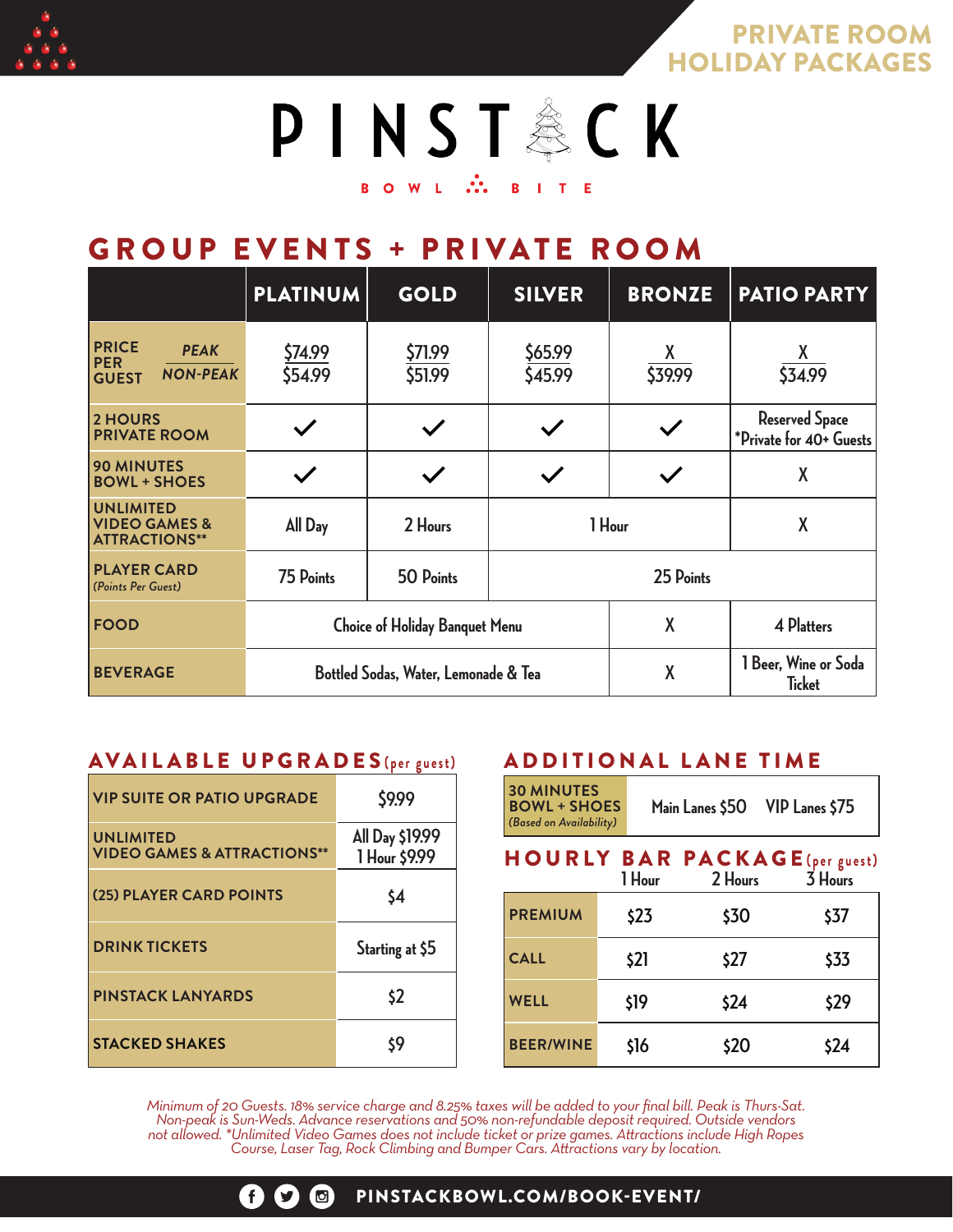

**HOLIDAY** LANE PACKAGES



## EVENTS ON THE LANES

|                                                                       | <b>SWEEPER</b>                      | <b>STRIKE</b>                 | <b>SPLIT</b>                   | <b>SPARE</b>                       | <b>SCRATCH</b>                                                           |
|-----------------------------------------------------------------------|-------------------------------------|-------------------------------|--------------------------------|------------------------------------|--------------------------------------------------------------------------|
| <b>PRICE</b><br>PER<br><b>PEAK</b><br><b>NON-PEAK</b><br><b>GUEST</b> | \$74.99<br>554.99                   | \$71.99<br>\$51.99            | \$65.99<br>\$45.99             | \$61.99<br>\$41.99                 | X<br>\$36.99                                                             |
| <b>90 MINUTES</b><br><b>BOWL + SHOES</b>                              |                                     |                               |                                |                                    |                                                                          |
| <b>PLAYER CARD</b><br>(Points Per Guest)                              | 25 Points                           |                               |                                |                                    | 25 Points +<br>1 Hour Unlimited Video<br><b>Games &amp; Attractions*</b> |
| <b>FOOD</b>                                                           | <b>Choice of 4 Holiday Platters</b> |                               |                                |                                    | X                                                                        |
| <b>BEVERAGE</b>                                                       | 90 Minutes<br><b>Call Bar</b>       | 90 Minutes<br><b>Well Bar</b> | 90 Minutes<br>Beer & Wine Only | 2 Beer/Wine/Soda<br><b>Tickets</b> | X                                                                        |

#### AVAILABLE UPGRADES **( per guest)**

| <b>VIP SUITE OR PATIO UPGRADE</b>                          | \$9.99                           |
|------------------------------------------------------------|----------------------------------|
| <b>UNLIMITED</b><br><b>VIDEO GAMES &amp; ATTRACTIONS**</b> | All Day \$19.99<br>1 Hour \$9.99 |
| (25) PLAYER CARD POINTS                                    | \$4                              |
| <b>DRINK TICKETS</b>                                       | Starting at \$5                  |
| <b>PINSTACK LANYARDS</b>                                   | \$2                              |
| <b>STACKED SHAKES</b>                                      | \$9                              |

#### ADDITIONAL LANE TIME

| <b>30 MINUTES</b><br><b>BOWL + SHOES</b><br>(Based on Availability) |        | VIP Lanes \$75<br>Main Lanes \$50                |         |  |
|---------------------------------------------------------------------|--------|--------------------------------------------------|---------|--|
|                                                                     | 1 Hour | <b>HOURLY BAR PACKAGE</b> (per guest)<br>2 Hours | 3 Hours |  |
| <b>PREMIUM</b>                                                      | \$23   | \$30                                             | \$37    |  |
| <b>CALL</b>                                                         | \$21   | \$27                                             | \$33    |  |
| <b>WELL</b>                                                         | \$19   | \$24                                             | \$29    |  |
| <b>BEER/WINE</b>                                                    | \$16   | \$20                                             | \$24    |  |

*Minimum of 10 Guests. 18% service charge and 8.25% taxes will be added to your final bill. Peak is Thurs-Sat. Non-peak is Sun-Weds. Advance reservations and 50% non-refundable deposit required. Outside vendors not allowed. \*Unlimited Video Games does not include ticket or prize games. Attractions include High Ropes Course, Laser Tag, Rock Climbing and Bumper Cars. Attractions vary by location.*